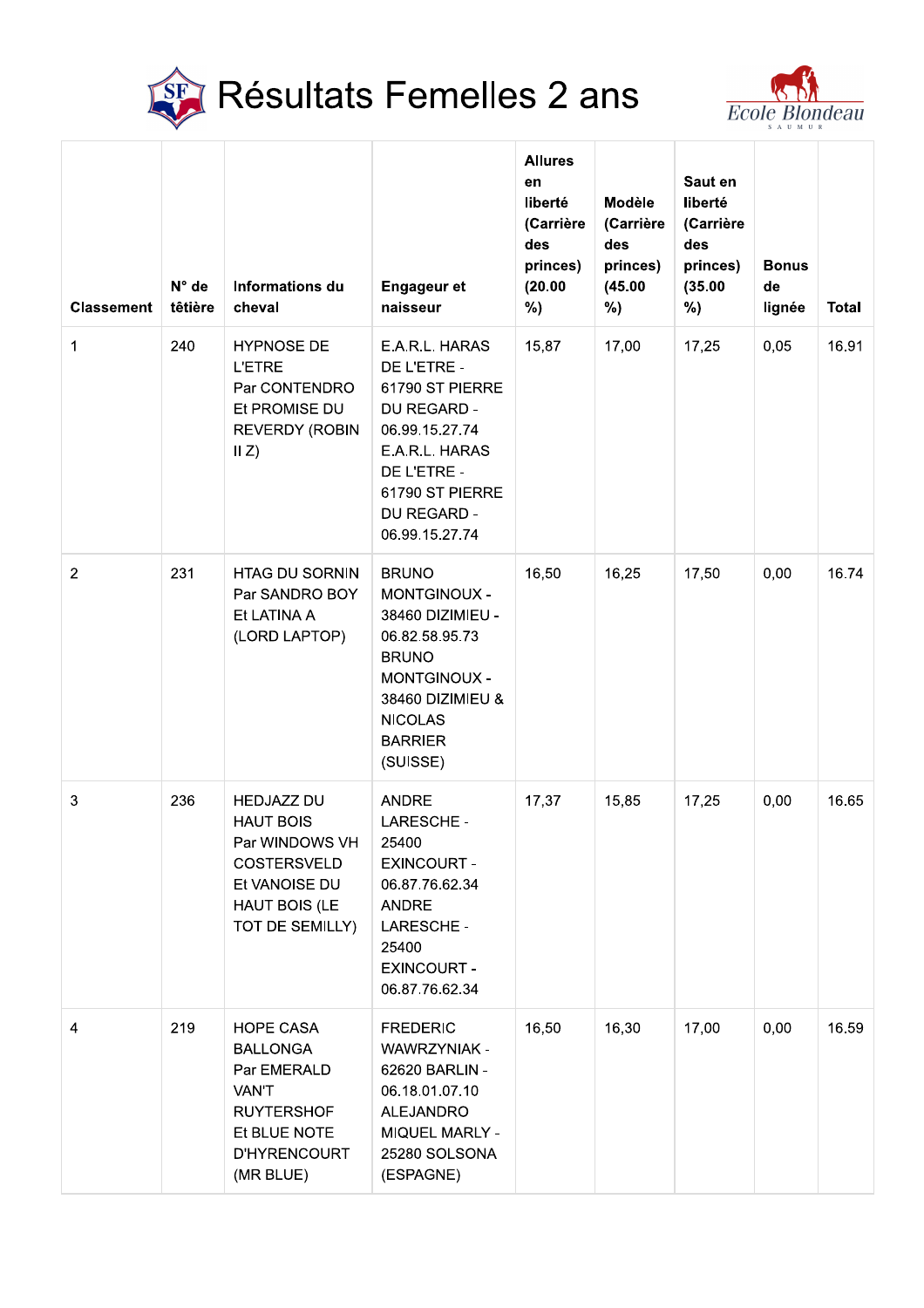| <b>Classement</b> | $N^{\circ}$ de<br>têtière | Informations du<br>cheval                                                                                                   | <b>Engageur et</b><br>naisseur                                                                                                                                                                | <b>Allures</b><br>en<br>liberté<br>(Carrière<br>des<br>princes)<br>(20.00)<br>%) | Modèle<br>(Carrière<br>des<br>princes)<br>(45.00)<br>%) | Saut en<br>liberté<br>(Carrière<br>des<br>princes)<br>(35.00)<br>%) | <b>Bonus</b><br>de<br>lignée | Total |
|-------------------|---------------------------|-----------------------------------------------------------------------------------------------------------------------------|-----------------------------------------------------------------------------------------------------------------------------------------------------------------------------------------------|----------------------------------------------------------------------------------|---------------------------------------------------------|---------------------------------------------------------------------|------------------------------|-------|
| 5                 | 207                       | <b>HERMIONE DE</b><br><b>RANCE</b><br>Par CAPTAIN<br><b>SEMILLY</b><br>Et HERMINE DU<br>CHATEAU (BACUS<br>DE NOUVOLIEU)     | ROLAND LE<br><b>FUSTEC - 22490</b><br>PLOUER SUR<br>RANCE -<br>06.50.70.11.71<br>ROLAND LE<br><b>FUSTEC - 22490</b><br>PLOUER SUR<br>RANCE -<br>06.50.70.11.71                                | 14,75                                                                            | 16,05                                                   | 16,87                                                               | 0,20                         | 16.28 |
| 6                 | 223                       | <b>HELLO MYLADY</b><br>PAMADAU<br>Par MYLORD<br><b>CARTHAGO</b><br>Et VIENNE DE<br>PAMADAU<br>(BALOUBET DU<br>ROUET)        | S.C.E.A.<br>PAMADAU - 86230<br>USSEAU -<br>06.86.47.01.25<br>S.C.E.A.<br>PAMADAU - 86230<br>USSEAU -<br>06.86.47.01.25                                                                        | 17,25                                                                            | 15,95                                                   | 16,00                                                               | 0,00                         | 16.23 |
| $\overline{7}$    | 232                       | <b>HARMONIE DU</b><br><b>BEUVRON</b><br>Par<br><b>TOPINAMBOUR</b><br>Et RIALTA (ULIOR<br>DES ISLES)                         | <b>JACQUES ALLAIN</b><br>- 49450<br>SEVREMOINE -<br>06.03.51.01.43<br><b>JACQUES ALLAIN</b><br>- 49450<br>SEVREMOINE -<br>06.03.51.01.43                                                      | 15,62                                                                            | 16,25                                                   | 16,50                                                               | 0,00                         | 16.21 |
| 8                 | 220                       | HAVANE HERA DE<br><b>L'ISLE</b><br>Par GIOVANI DE<br>LA POMME<br>Et QUIDDITCH DE<br><b>L'ISLE</b><br>(ALCAMERA DE<br>MOYON) | <b>FRANCOIS</b><br><b>VUNGOC - 27140</b><br>ST DENIS LE<br><b>FERMENT-</b><br>06.14.80.18.97<br><b>FRANCOIS</b><br><b>VUNGOC - 27140</b><br>ST DENIS LE<br><b>FERMENT -</b><br>06.14.80.18.97 | 16,37                                                                            | 15,45                                                   | 16,75                                                               | 0, 10                        | 16.19 |
| 9                 | 218                       | <b>HORIGAMI DE</b><br><b>POHETON</b><br>Par ELDORADO<br>DE HUS<br>Et VANITY SIX<br>(HEARTBREAKER)                           | <b>GUENOLE TUAL -</b><br>44850 ST MARS<br>DU DESERT -<br>06.80.82.54.65<br><b>GUENOLE TUAL -</b><br>44850 ST MARS<br>DU DESERT -<br>06.80.82.54.65                                            | 16,00                                                                            | 15,90                                                   | 16,62                                                               | 0,00                         | 16.17 |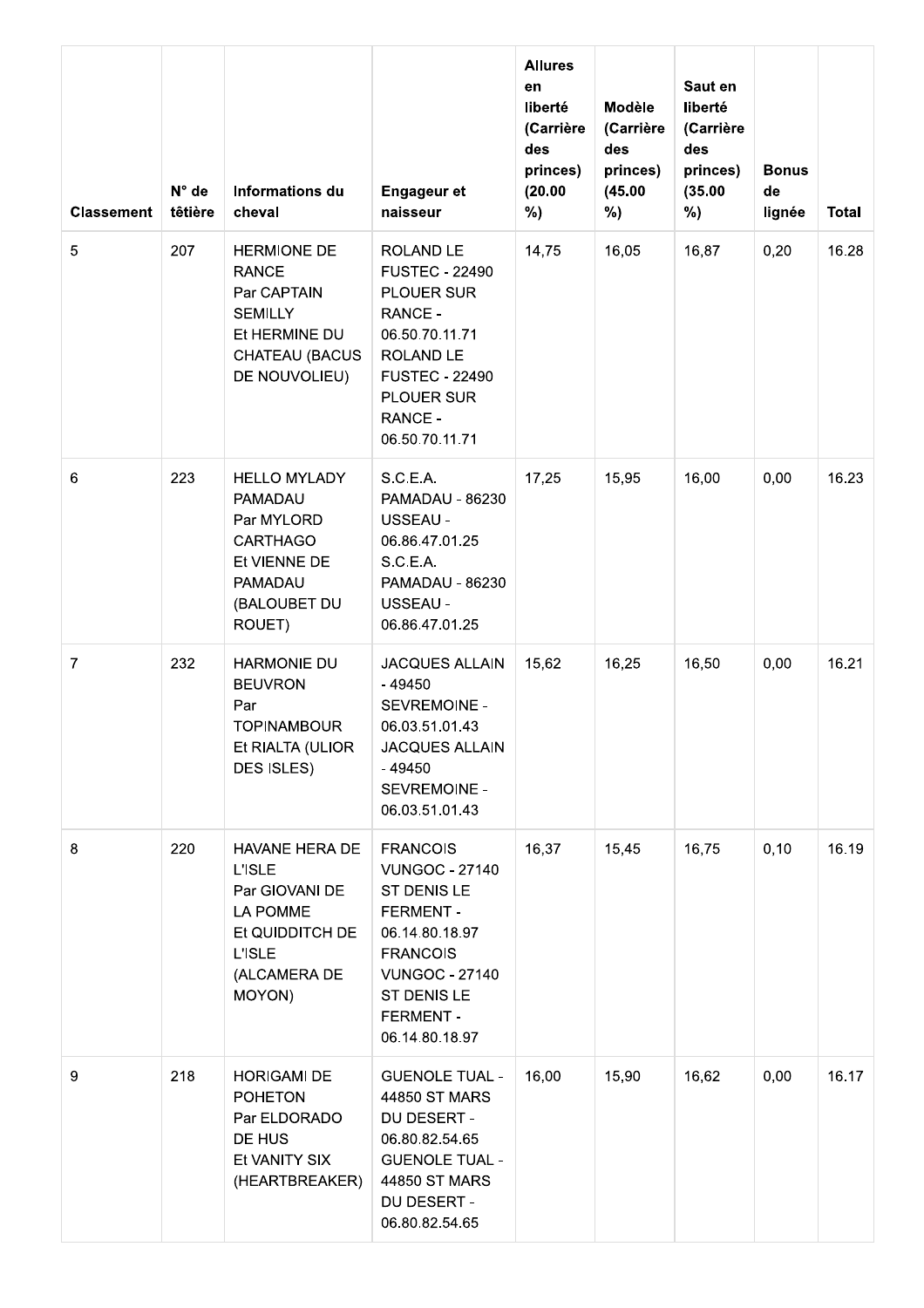| <b>Classement</b> | N° de<br>têtière | Informations du<br>cheval                                                                                                             | <b>Engageur et</b><br>naisseur                                                                                                                                                             | <b>Allures</b><br>en<br>liberté<br>(Carrière<br>des<br>princes)<br>(20.00)<br>%) | Modèle<br>(Carrière<br>des<br>princes)<br>(45.00)<br>%) | Saut en<br>liberté<br>(Carrière<br>des<br>princes)<br>(35.00)<br>%) | <b>Bonus</b><br>de<br>lignée | <b>Total</b> |
|-------------------|------------------|---------------------------------------------------------------------------------------------------------------------------------------|--------------------------------------------------------------------------------------------------------------------------------------------------------------------------------------------|----------------------------------------------------------------------------------|---------------------------------------------------------|---------------------------------------------------------------------|------------------------------|--------------|
| 10                | 215              | <b>HUIT CARATS</b><br><b>D'ADELIS</b><br>Par DIAMANT DE<br><b>SEMILLY</b><br>Et PRESTIGE DU<br>HILLE (C<br>INDOCTRO)                  | <b>HARAS DES</b><br>ADELIS - 14340<br><b>CAMBREMER -</b><br>06.07.03.02.04<br><b>HARAS DES</b><br>ADELIS - 14340<br><b>CAMBREMER -</b><br>06.07.03.02.04                                   | 15,62                                                                            | 15,90                                                   | 16,62                                                               | 0,00                         | 16.1         |
| 11                | 230              | <b>HAMONA GIRL</b><br><b>D'ORGANZA</b><br>Par SANDRO BOY<br>Et NONNETTE<br>(ROYAL FEU)                                                | <b>HELENE</b><br><b>KURKDJIAN -</b><br>61160<br>MONTABARD -<br>06.72.67.61.68<br><b>HELENE</b><br><b>KURKDJIAN -</b><br>61160<br>MONTABARD -<br>06.72.67.61.68                             | 15,37                                                                            | 15,90                                                   | 16,37                                                               | 0, 10                        | 16.06        |
| 12                | 224              | <b>HONREY RYDER</b><br><b>BATILLY</b><br>Par QLASSIC BOIS<br><b>MARGOT</b><br>Et CORLEONA<br><b>BATILLY Z (CAP</b><br><b>KENNEDY)</b> | JEAN-CLAUDE<br><b>VIOLLET - 89116</b><br>LA CELLE ST<br>CYR-<br>06.25.28.27.50<br>JEAN-CLAUDE<br><b>VIOLLET - 89116</b><br>LA CELLE ST<br>CYR-<br>06.25.28.27.50                           | 15,50                                                                            | 15,40                                                   | 16,75                                                               | 0, 15                        | 16.04        |
| 13                | 239              | <b>HINVICTA D'AVRIL</b><br>Par ADZARO DE<br>L'ABBAYE<br>Et KOMETTE<br>D'AVRIL (DINER'S<br>TIME)                                       | <b>CHRISTIANE &amp;</b><br><b>BERNARD</b><br>MOISSONNIER -<br>1240 LENT -<br>06.75.21.56.10<br><b>CHRISTIANE &amp;</b><br><b>BERNARD</b><br>MOISSONNIER -<br>1240 LENT -<br>06.75.21.56.10 | 16,25                                                                            | 15,60                                                   | 16,25                                                               | 0,00                         | 15.96        |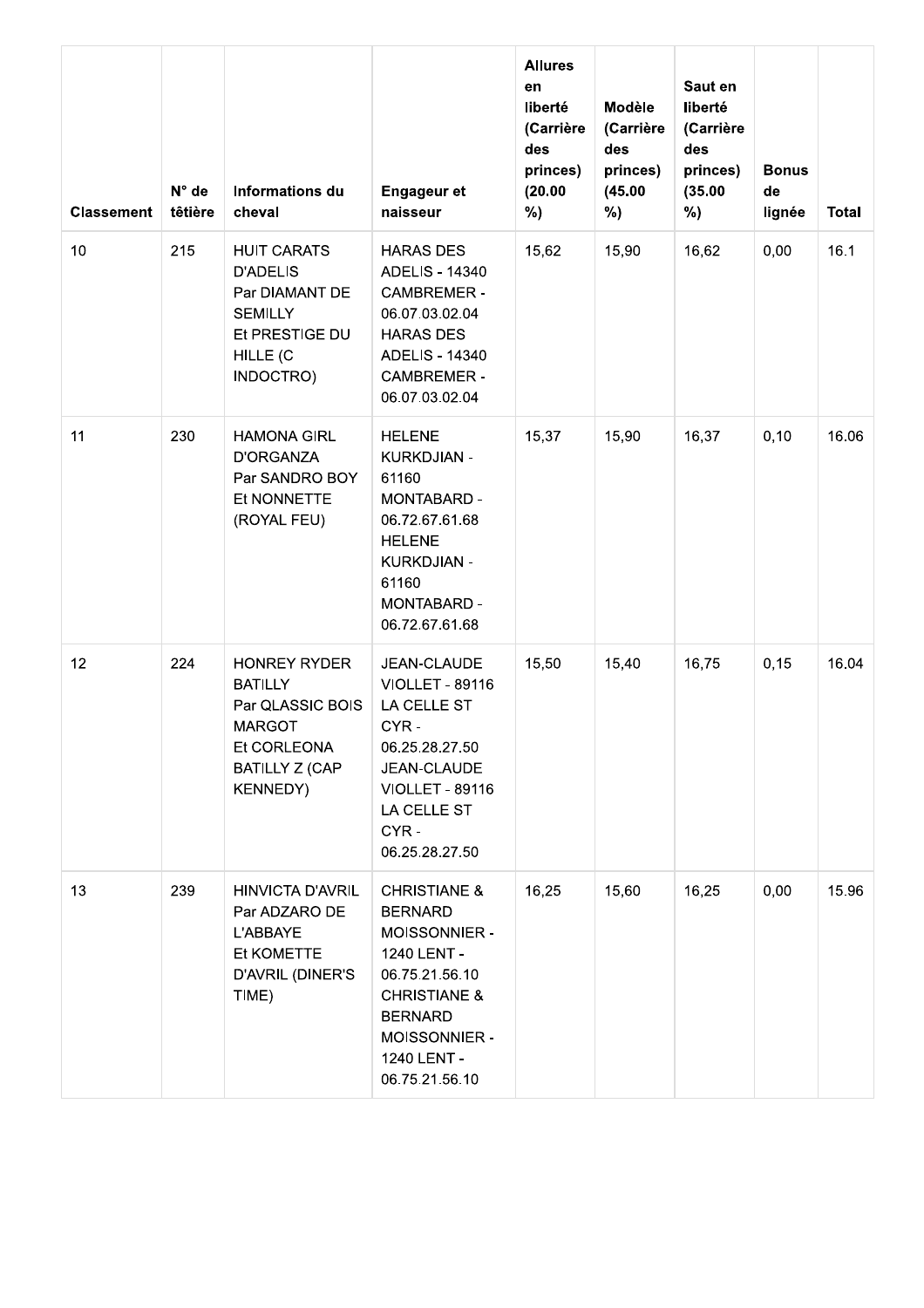| <b>Classement</b> | $N^{\circ}$ de<br>têtière | Informations du<br>cheval                                                                                                   | <b>Engageur et</b><br>naisseur                                                                                                                                                                   | <b>Allures</b><br>en<br>liberté<br>(Carrière<br>des<br>princes)<br>(20.00)<br>%) | Modèle<br>(Carrière<br>des<br>princes)<br>(45.00)<br>%) | Saut en<br>liberté<br>(Carrière<br>des<br>princes)<br>(35.00)<br>%) | <b>Bonus</b><br>de<br>lignée | Total |
|-------------------|---------------------------|-----------------------------------------------------------------------------------------------------------------------------|--------------------------------------------------------------------------------------------------------------------------------------------------------------------------------------------------|----------------------------------------------------------------------------------|---------------------------------------------------------|---------------------------------------------------------------------|------------------------------|-------|
| 14                | 221                       | <b>HIELENA DE</b><br><b>L'HORIZON</b><br>Par GOLD DE<br><b>BECOURT</b><br>Et VALERINA DE<br>L'HORIZON (MIAMI<br>DE SEMILLY) | <b>SAMUEL</b><br><b>KERVADEC -</b><br>56000 VANNES -<br>06.83.33.98.81<br><b>SAMUEL</b><br><b>KERVADEC -</b><br>56000 VANNES -<br>06.83.33.98.81                                                 | 15,00                                                                            | 16,05                                                   | 16,37                                                               | 0,00                         | 15.95 |
| 15                | 205                       | <b>HAPPY HOURS A</b><br><b>GOTT</b><br>Par CANTURO<br>Et QUELEBEL A<br><b>GOTT (FOU CHIN</b><br>TREVIRA)                    | CELINE DOUTE -<br>70110<br>SENARGENT -<br>06.25.89.19.74<br>CELINE DOUTE -<br>70110<br>SENARGENT -<br>06.25.89.19.74                                                                             | 15,75                                                                            | 15,50                                                   | 16,62                                                               | 0,00                         | 15.94 |
| 16                | 214                       | <b>HALVA D'ISCLA</b><br>Par DA VINCI DC<br>Et DISCLA<br>(NONSTOP)                                                           | <b>SCEA ELEVAGE</b><br>D'ISCLA - 37360<br>SONZAY -<br>06.76.23.79.32<br><b>SCEA ELEVAGE</b><br>D'ISCLA - 37360<br>SONZAY -<br>06.76.23.79.32                                                     | 16,37                                                                            | 14,95                                                   | 16,37                                                               | 0,20                         | 15.93 |
| 17                | 213                       | <b>HARMONY D'ELFS</b><br>Par CONTENDRO<br>Et TAIGA ROUGE<br>(ERUDIT)                                                        | EVA LÊ - 14130<br><b>LES AUTHIEUX</b><br>SUR CALONNE -<br>06.16.95.25.16<br>EVA LÊ - 14130<br>LES AUTHIEUX<br>SUR CALONNE -<br>06.16.95.25.16                                                    | 16,25                                                                            | 15,75                                                   | 15,87                                                               | 0,00                         | 15.89 |
| 18                | 204                       | <b>HEKLA DU</b><br><b>SALBEY</b><br>Par CANDY DE<br><b>NANTUEL</b><br>Et UNI DU SALBEY<br>(DOLLAR DELA<br>PIERRE)           | E.A.R.L. HARAS<br>DU GRAND<br>CAUGY - 14400<br>ST VIGOR LE<br><b>GRAND -</b><br>06.16.21.07.96<br>E.A.R.L. HARAS<br>DU GRAND<br>CAUGY - 14400<br>ST VIGOR LE<br><b>GRAND -</b><br>06.16.21.07.96 | 14,87                                                                            | 16,65                                                   | 15,00                                                               | 0, 15                        | 15.87 |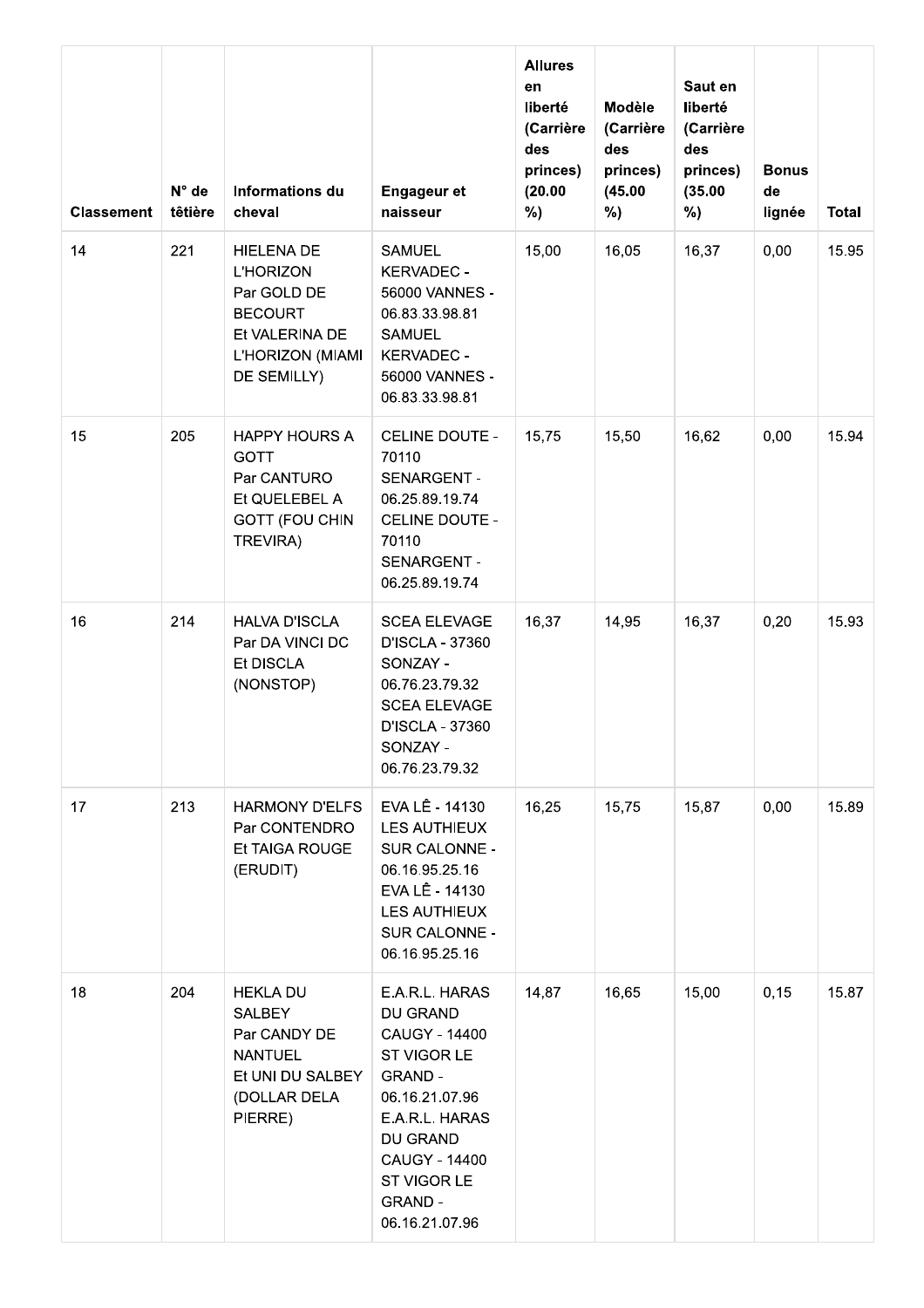| <b>Classement</b> | $N^{\circ}$ de<br>têtière | Informations du<br>cheval                                                                                                      | <b>Engageur et</b><br>naisseur                                                                                                                                                                         | <b>Allures</b><br>en<br>liberté<br>(Carrière<br>des<br>princes)<br>(20.00)<br>%) | Modèle<br>(Carrière<br>des<br>princes)<br>(45.00)<br>%) | Saut en<br>liberté<br>(Carrière<br>des<br>princes)<br>(35.00)<br>%) | <b>Bonus</b><br>de<br>lignée | Total |
|-------------------|---------------------------|--------------------------------------------------------------------------------------------------------------------------------|--------------------------------------------------------------------------------------------------------------------------------------------------------------------------------------------------------|----------------------------------------------------------------------------------|---------------------------------------------------------|---------------------------------------------------------------------|------------------------------|-------|
| 19                | 211                       | <b>HISTORY FARMER</b><br>Par TANGELO VAN<br>DE ZUUTHOEVE<br>Et DOLCE DE<br>TALMA (QUICKLY<br>DE KREISKER)                      | S.C.E.A. HARAS<br><b>DES NOIRES</b><br><b>FEIGNES - 88200</b><br>SAINT NABORD -<br>06.85.70.00.85<br>S.C.E.A. HARAS<br><b>DES NOIRES</b><br><b>FEIGNES - 88200</b><br>SAINT NABORD -<br>06.85.70.00.85 | 15,25                                                                            | 15,75                                                   | 15,75                                                               | 0,20                         | 15.85 |
| 20                | 217                       | <b>HARMONIE</b><br><b>D'HARMONIE</b><br>Par DIAMANT DE<br><b>SEMILLY</b><br>Et PIN'UP<br><b>D'AIGUILLY</b><br>(FLIPPER D'ELLE) | <b>SCEA HARMONIE</b><br>CINQ - 71250<br>MAZILLE -<br>06.62.86.97.45<br><b>SCEA HARMONIE</b><br>CINQ - 71250<br>MAZILLE -<br>06.62.86.97.45                                                             | 15,50                                                                            | 15,80                                                   | 15,37                                                               | 0,20                         | 15.79 |
| 21                | 206                       | <b>HEXTASY</b><br><b>KENNEDY</b><br>Par CAP<br><b>KENNEDY</b><br>Et ORLEANE<br><b>IBARRA (DUC</b><br>ROUGE II)                 | <b>NAELLE RENOU -</b><br>61130 LA<br>CHAPELLE-<br>SOUËF-<br>06.40.88.80.93<br>E.A.R.L. ECURIE<br>LA FRENEE -<br>61160<br><b>GOUFFERN EN</b><br><b>AUGE</b>                                             | 15, 12                                                                           | 15,95                                                   | 15,75                                                               | 0,00                         | 15.72 |
| 22                | 227                       | <b>HURANE DE</b><br><b>LAPLEURRE</b><br>Par QUICK STAR<br>Et DIANE DE<br>SIVRY (QUITE<br>CAPITOL)                              | S.C.E.A. DE<br>LAPLEURRE -<br>51230 PLEURS -<br>06.70.00.07.65<br>S.C.E.A. DE<br>LAPLEURRE -<br>51230 PLEURS -<br>06.70.00.07.65                                                                       | 15,75                                                                            | 15,75                                                   | 15,37                                                               | 0, 10                        | 15.72 |
| 23                | 235                       | <b>HESTIA DU BAC</b><br>Par VICTORHUGO<br><b>BOISMARGOT</b><br>Et MALAGA DES<br><b>CHAMPS</b><br>(ROSIRE)                      | <b>MAXIME ROYER-</b><br><b>TORNEY - 01200</b><br><b>INJOUX -</b><br>06.71.32.91.76<br><b>MAXIME ROYER-</b><br><b>TORNEY - 01200</b><br><b>INJOUX -</b><br>06.71.32.91.76                               | 15,00                                                                            | 15,65                                                   | 15,75                                                               | 0, 15                        | 15.71 |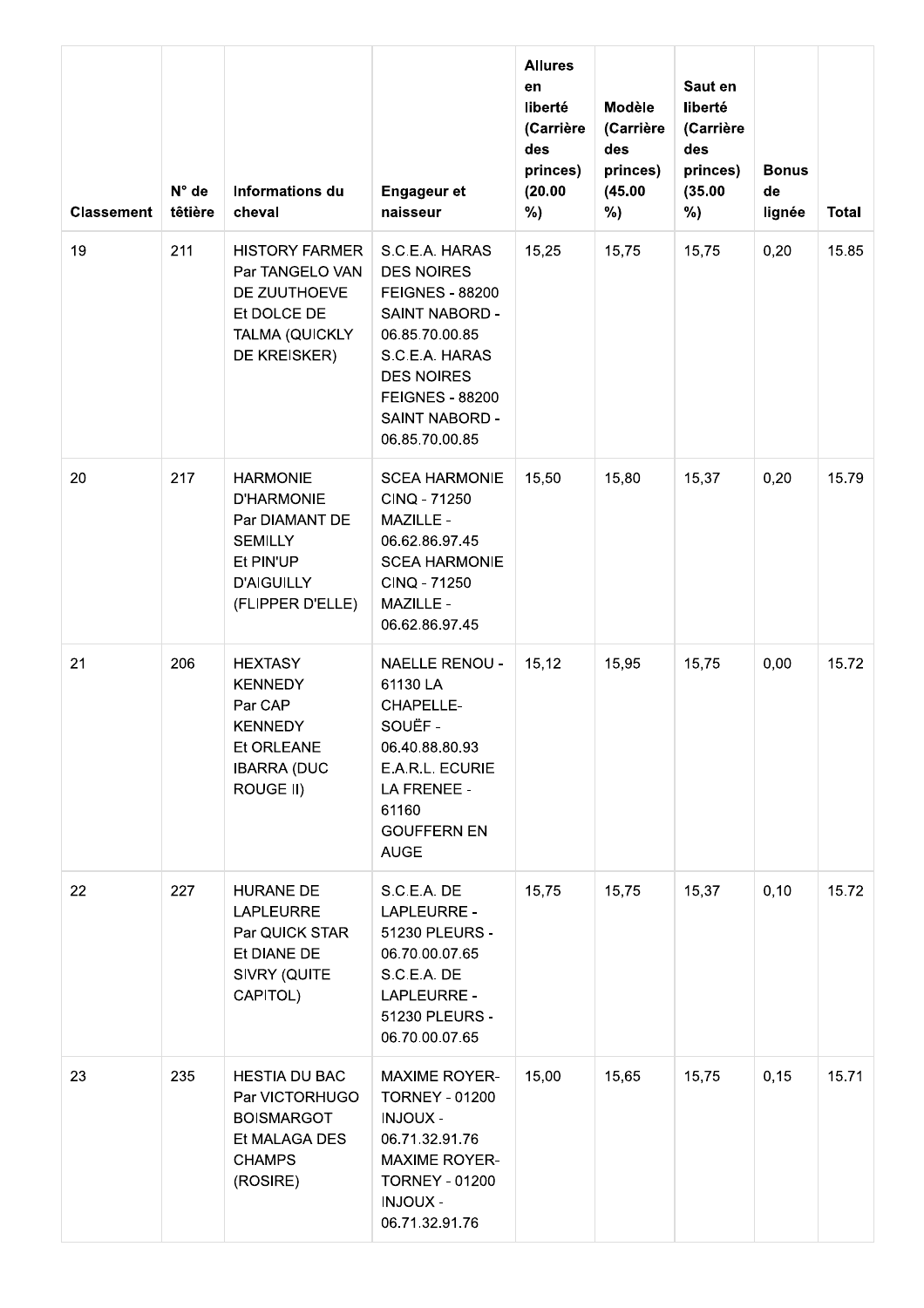| <b>Classement</b> | $N^{\circ}$ de<br>têtière | Informations du<br>cheval                                                                                         | <b>Engageur et</b><br>naisseur                                                                                                                                                                                                      | <b>Allures</b><br>en<br>liberté<br>(Carrière<br>des<br>princes)<br>(20.00)<br>%) | Modèle<br>(Carrière<br>des<br>princes)<br>(45.00)<br>%) | Saut en<br>liberté<br>(Carrière<br>des<br>princes)<br>(35.00)<br>%) | <b>Bonus</b><br>de<br>lignée | <b>Total</b> |
|-------------------|---------------------------|-------------------------------------------------------------------------------------------------------------------|-------------------------------------------------------------------------------------------------------------------------------------------------------------------------------------------------------------------------------------|----------------------------------------------------------------------------------|---------------------------------------------------------|---------------------------------------------------------------------|------------------------------|--------------|
| 24                | 208                       | <b>HAPPYNESS</b><br><b>ROYALE</b><br>Par CAPTAIN<br><b>SEMILLY</b><br>Et QUASSY<br>ROYALE (CASSINI<br>$\vert$ II) | <b>CHRISTIANE &amp;</b><br><b>BERNARD</b><br>MOISSONNIER -<br>1240 LENT -<br>06.75.21.56.10<br><b>CHRISTIANE &amp;</b><br><b>BERNARD</b><br>MOISSONNIER -<br>1240 LENT -<br>06.75.21.56.10                                          | 15,50                                                                            | 15,80                                                   | 15,50                                                               | 0,00                         | 15.64        |
| 25                | 203                       | HILOHA DU DAME<br>Par BALKO D'ELLE<br>Et KOOL DES<br><b>BREVIAIRES</b><br>(AIRBORNE<br>MONTECILLO)                | <b>SYLVIE &amp; JEAN</b><br><b>DENIS</b><br><b>CORROENNE -</b><br>60210<br><b>DAMERAUCOURT</b><br>$-06.87.22.85.88$<br><b>SYLVIE &amp; JEAN</b><br><b>DENIS</b><br>CORROENNE -<br>60210<br><b>DAMERAUCOURT</b><br>$-06.87.22.85.88$ | 14,50                                                                            | 16,05                                                   | 15,50                                                               | 0,05                         | 15.6         |
| 26                | 238                       | HILDA DU SALBEY<br>Par DIABEAU<br>Et NASARDE DE<br><b>BUSSY</b><br>(SHOGOUN II)                                   | E.A.R.L. HARAS<br>DU GRAND<br><b>CAUGY - 14400</b><br>ST VIGOR LE<br><b>GRAND -</b><br>06.16.21.07.96<br>E.A.R.L. HARAS<br>DU GRAND<br><b>CAUGY - 14400</b><br>ST VIGOR LE<br><b>GRAND -</b><br>06.16.21.07.96                      | 15,87                                                                            | 15,65                                                   | 15,00                                                               | 0,05                         | 15.52        |
| 27                | 209                       | HAVANA DE LA<br><b>VELLE</b><br>Par CHEF ROUGE<br>Et IMAGE DE LA<br><b>VELLE (AMOUR</b><br>DE MEAUTIS)            | E.A.R.L.<br><b>MOISSENET</b><br><b>BONNARD -</b><br>21630 POMMARD<br>$-06.40.39.58.53$<br>E.A.R.L.<br><b>MOISSENET</b><br><b>BONNARD -</b><br>21630 POMMARD<br>$-06.40.39.58.53$                                                    | 15,50                                                                            | 15,90                                                   | 14,87                                                               | 0,00                         | 15.46        |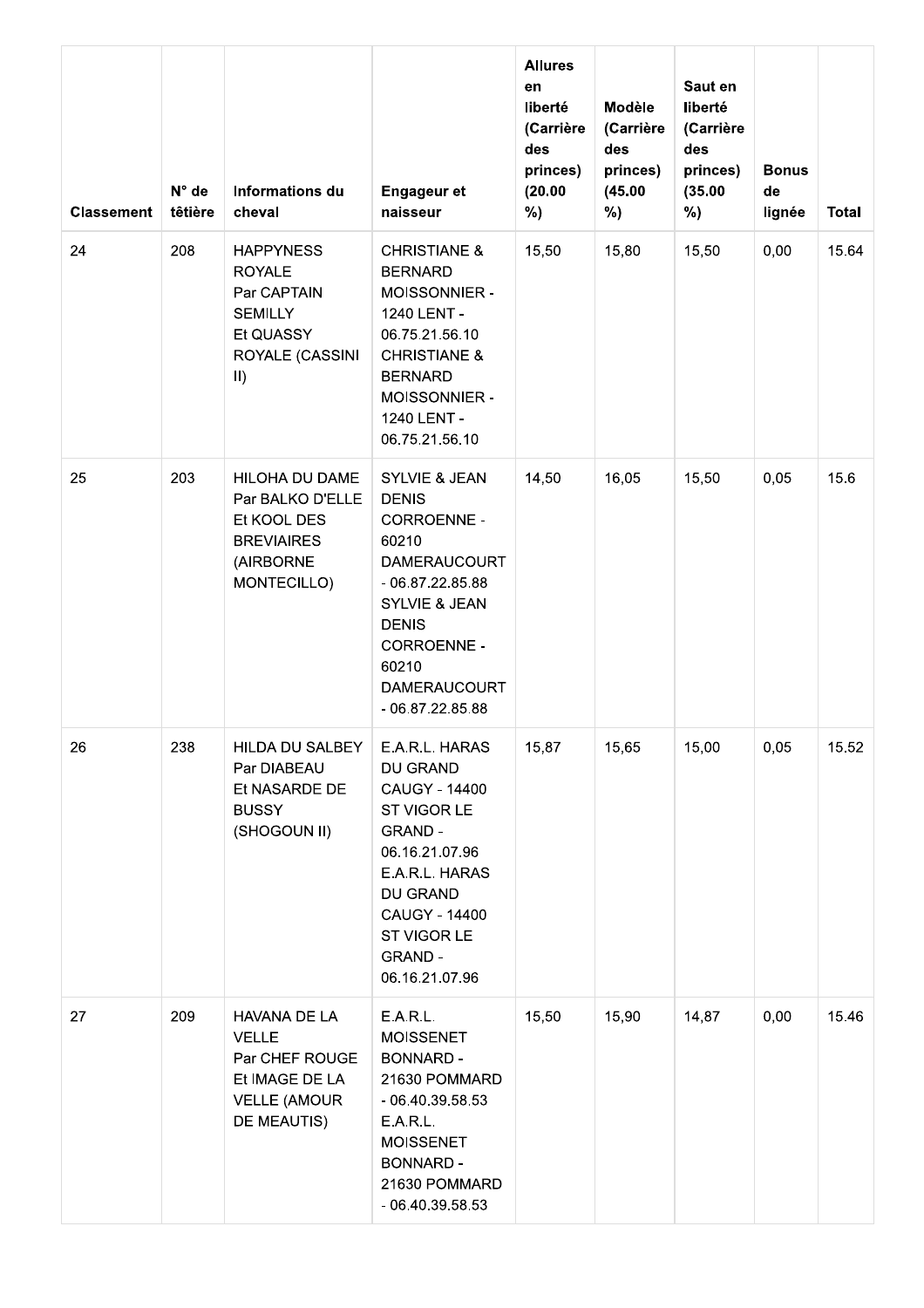| <b>Classement</b> | $N^{\circ}$ de<br>têtière | Informations du<br>cheval                                                                                               | <b>Engageur et</b><br>naisseur                                                                                                                                 | <b>Allures</b><br>en<br>liberté<br>(Carrière<br>des<br>princes)<br>(20.00)<br>%) | Modèle<br>(Carrière<br>des<br>princes)<br>(45.00)<br>%) | Saut en<br>liberté<br>(Carrière<br>des<br>princes)<br>(35.00)<br>%) | <b>Bonus</b><br>de<br>lignée | <b>Total</b> |
|-------------------|---------------------------|-------------------------------------------------------------------------------------------------------------------------|----------------------------------------------------------------------------------------------------------------------------------------------------------------|----------------------------------------------------------------------------------|---------------------------------------------------------|---------------------------------------------------------------------|------------------------------|--------------|
| 28                | 222                       | <b>HARMONIE DE</b><br><b>PAREID</b><br>Par L'ARC DE<br><b>TRIOMPHE</b><br>Et MASCOTTE DE<br>LA CHEE (NIDOR<br>PLATIERE) | <b>DOMINIQUE</b><br>SARAGAGLIA -<br>55160 PAREID -<br>06.07.94.03.15<br><b>DOMINIQUE</b><br>SARAGAGLIA -<br>55160 PAREID -<br>06.07.94.03.15                   | 15,12                                                                            | 15,10                                                   | 16,12                                                               | 0,00                         | 15.46        |
| 29                | 228                       | HAPPY DU<br><b>GENELEY</b><br>Par ROCK'N ROLL<br><b>SEMILLY</b><br>Et SCARLA DU<br><b>GENELEY</b><br>(DAMIRO B)         | <b>KARINE MOUGE -</b><br>70120 LAVIGNEY<br>$-06.89.17.87.51$<br><b>JEAN CLAUDE</b><br><b>RICHARD - 70000</b><br><b>ROSEY</b>                                   | 15,00                                                                            | 15,75                                                   | 15,25                                                               | 0,00                         | 15.43        |
| 30                | 212                       | <b>HASHTAG DU</b><br><b>BRECHE</b><br>Par CONNOR<br>Et TAIGA DU<br>PARADIS (C<br>INDOCTRO)                              | ELEVAGE DU<br><b>BRECHE - 03300</b><br><b>CUSSET -</b><br>06.81.23.73.20<br>ELEVAGE DU<br><b>BRECHE - 03300</b><br><b>CUSSET -</b><br>06.81.23.73.20           | 16,37                                                                            | 14,90                                                   | 14,87                                                               | 0,20                         | 15.39        |
| 31                | 229                       | HINAYANA DE<br><b>BERNOU</b><br>Par SANDREO<br>Et VASCONIA<br>(MILL POND)                                               | SOPHIE MICHEZ -<br>47340 LA CROIX<br><b>BLANCHE -</b><br>06.17.36.50.32<br>SOPHIE MICHEZ -<br>47340 LA CROIX<br><b>BLANCHE -</b><br>06.17.36.50.32             | 14,87                                                                            | 15,80                                                   | 15,00                                                               | 0,00                         | 15.34        |
| 32                | 237                       | HUNETTE DE<br><b>RANCE</b><br>Par CARPE DIEM J<br>F CHAMPBLANC<br>Et UNE DE RANCE<br>(L'ARC DE<br>TRIOMPHE)             | ROLAND LE<br><b>FUSTEC - 22490</b><br>PLOUER SUR<br>RANCE -<br>06.50.70.11.71<br>ROLAND LE<br><b>FUSTEC - 22490</b><br>PLOUER SUR<br>RANCE -<br>06.50.70.11.71 | 15,37                                                                            | 15,45                                                   | 15,12                                                               | 0,00                         | 15.32        |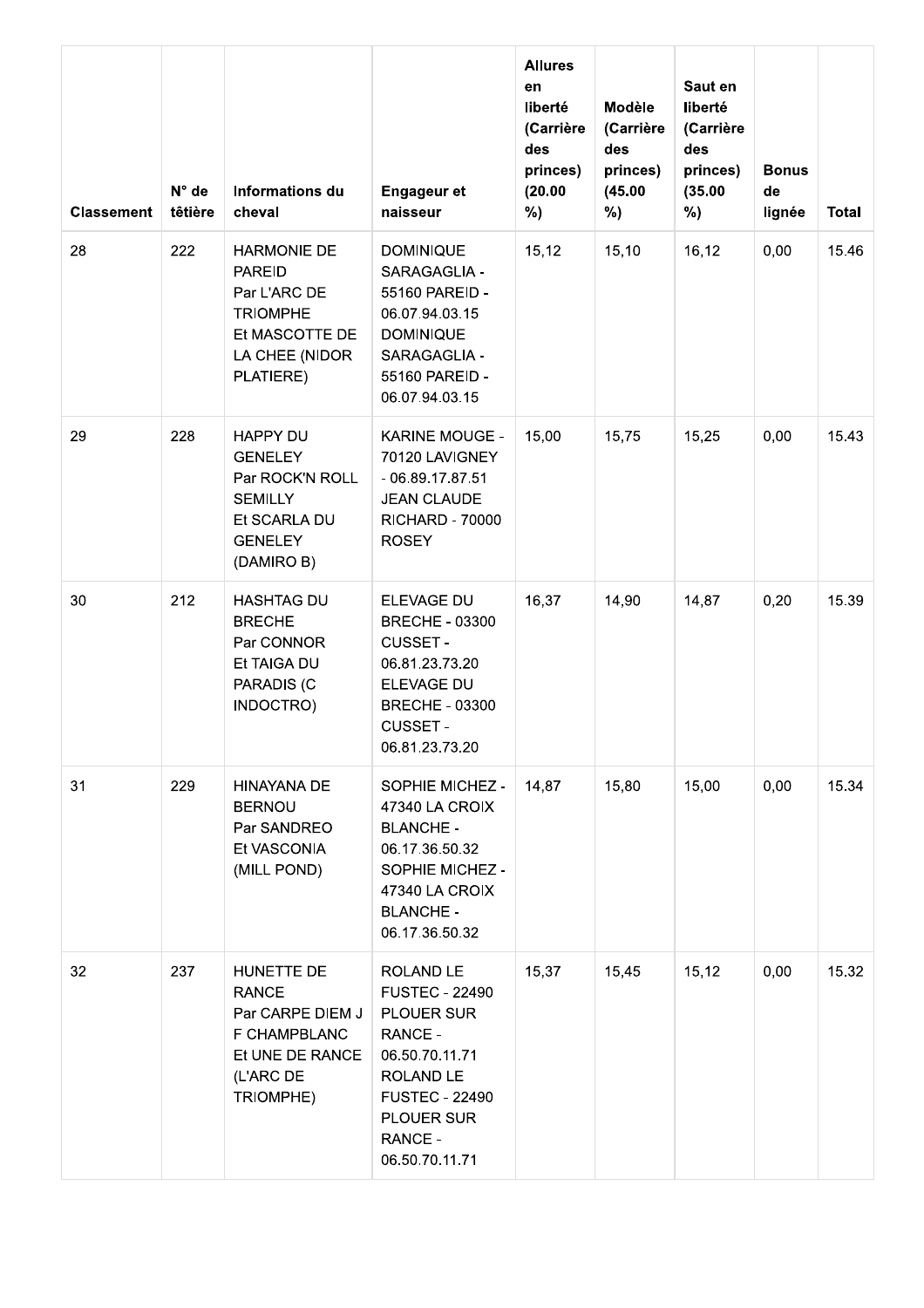| <b>Classement</b> | N° de<br>têtière | <b>Informations du</b><br>cheval                                                                                                   | <b>Engageur et</b><br>naisseur                                                                                                                                                                     | <b>Allures</b><br>en<br>liberté<br>(Carrière<br>des<br>princes)<br>(20.00)<br>%) | <b>Modèle</b><br>(Carrière<br>des<br>princes)<br>(45.00)<br>%) | Saut en<br>liberté<br>(Carrière<br>des<br>princes)<br>(35.00)<br>%) | <b>Bonus</b><br>de<br>lignée | <b>Total</b> |
|-------------------|------------------|------------------------------------------------------------------------------------------------------------------------------------|----------------------------------------------------------------------------------------------------------------------------------------------------------------------------------------------------|----------------------------------------------------------------------------------|----------------------------------------------------------------|---------------------------------------------------------------------|------------------------------|--------------|
| 33                | 234              | <b>HIGGIE POP</b><br><b>NUMENOR</b><br>Par VAGABOND<br>DE LA POMME<br>Et POPSTAR DE<br>LA CHERIE<br>(QUICK STAR)                   | <b>HARAS</b><br>NUMENOR -<br>01240 LENT -<br>06.25.20.47.05<br><b>HARAS</b><br>NUMENOR -<br>01240 LENT -<br>06.25.20.47.05                                                                         | 14,75                                                                            | 15,65                                                          | 15, 12                                                              | 0,00                         | 15.29        |
| 34                | 202              | <b>HARMONY</b><br><b>BREIZH</b><br>Par AWAY<br><b>SEMILLY</b><br>Et FARCEUSE DU<br><b>CENET (CARTIER</b><br><b>VD HEFFINCK)</b>    | MICHEL LE<br><b>CONNIAT - 35420</b><br>ST GEORGES DE<br><b>REINTEMBAULT -</b><br>06.32.07.56.39<br>MICHEL LE<br><b>CONNIAT - 35420</b><br>ST GEORGES DE<br><b>REINTEMBAULT -</b><br>06.32.07.56.39 | 15,37                                                                            | 15,50                                                          | 14,87                                                               | 0,00                         | 15.26        |
| 35                | 210              | <b>HYLOTTA</b><br>Par CLARCK DE<br><b>COURCEL</b><br>Et SIALOTTA BOIS<br><b>MARGOT</b><br>(QUAPRICE<br><b>BOIMARGOT</b><br>QUINCY) | PHILIPPE FERON<br>- 10170 RHEGES -<br>06.22.75.22.20<br>PHILIPPE FERON<br>- 10170 RHEGES -<br>06.22.75.22.20                                                                                       | 14,75                                                                            | 15,80                                                          | 14,37                                                               | 0, 10                        | 15.19        |
| 36                | 226              | <b>HERMES</b><br><b>TONTENANT</b><br>Par QUEBRACHO<br><b>SEMILLY</b><br>Et ATHENA<br><b>TONTENANT</b><br>(QUILVARO DE<br>LYR)      | EARL DE LA<br><b>FERME DE</b><br>TONTENANT -<br>21250 PAGNY LE<br>CHÂTEAU -<br>06.83.31.83.98<br>EARL DE LA<br><b>FERME DE</b><br>TONTENANT -<br>21250 PAGNY LE<br>CHÂTEAU -<br>06.83.31.83.98     | 14,75                                                                            | 14,45                                                          | 15,50                                                               | 0,00                         | 14.88        |
| 37                | 233              | <b>HAIBA L'ARTIGOU</b><br>Par TOULON<br>Et NOUBA DE LA<br><b>MOLERE</b><br>(GRAVES)                                                | <b>JENNIFER</b><br><b>CARRERE - 65200</b><br>ORIGNAC -<br>06.81.08.13.09<br><b>JULIEN</b><br><b>CARRERE - 65200</b><br><b>ORIGNAC</b>                                                              | 14,75                                                                            | 14,70                                                          | 14,75                                                               | 0,00                         | 14.73        |